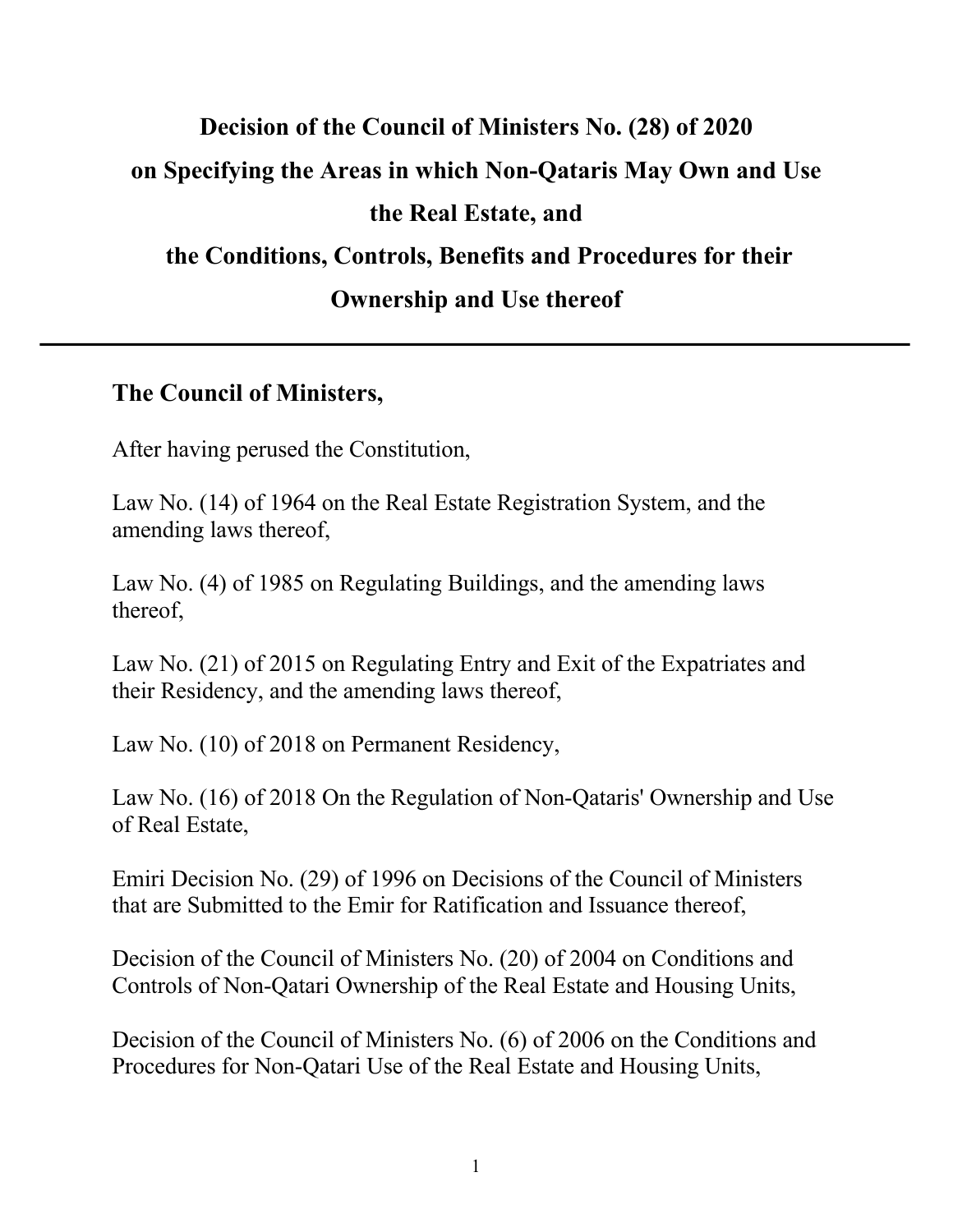Decision of the Minister of Municipal Affairs and Agriculture No. (75) of 2006 on Specifying Fees Prescribed for the Non-Qatari Usufruct of the Real Estate and Housing Units in Investment Areas, and

Proposal of the Committee for Regulation of Non-Qatari Ownership and Use of the Real Estate,

### **Has decided the following:**

# **Article (1)**

In applying the provisions of this Decision, the following words shall have the meanings assigned to each of them, unless the context otherwise requires:

**The Minister:** Minister of Justice.

**The Committee:** Committee for Regulation of Non-Qatari Ownership and Use of the Real Estate provided for in Article (3) of Law No. (16) of 2018 referred to.

**The Real Estate:** Vacant land, buildings, installations, and housing units, and detached units in residential complexes.

# **Article (2)**

Non-Qatari ownership and use of the real estate shall be in the areas specified in the two Tables No. (1) and (2) attached to this Decision, and their boundaries are indicated in the organizational and cadastral maps attached to them.

Non-Qataris may own a detached unit in one of the residential complexes, and they may also own the detached units (offices and shops) in commercial complexes and malls in the areas other than those stipulated in the preceding paragraph, provided that no modification or change in the nature of the unit or its shape or its external appearance is made, taking into account the fulfillment of the other conditions mentioned in this Decision and Law No. (4) of 1985 referred to.

# **Article (3)**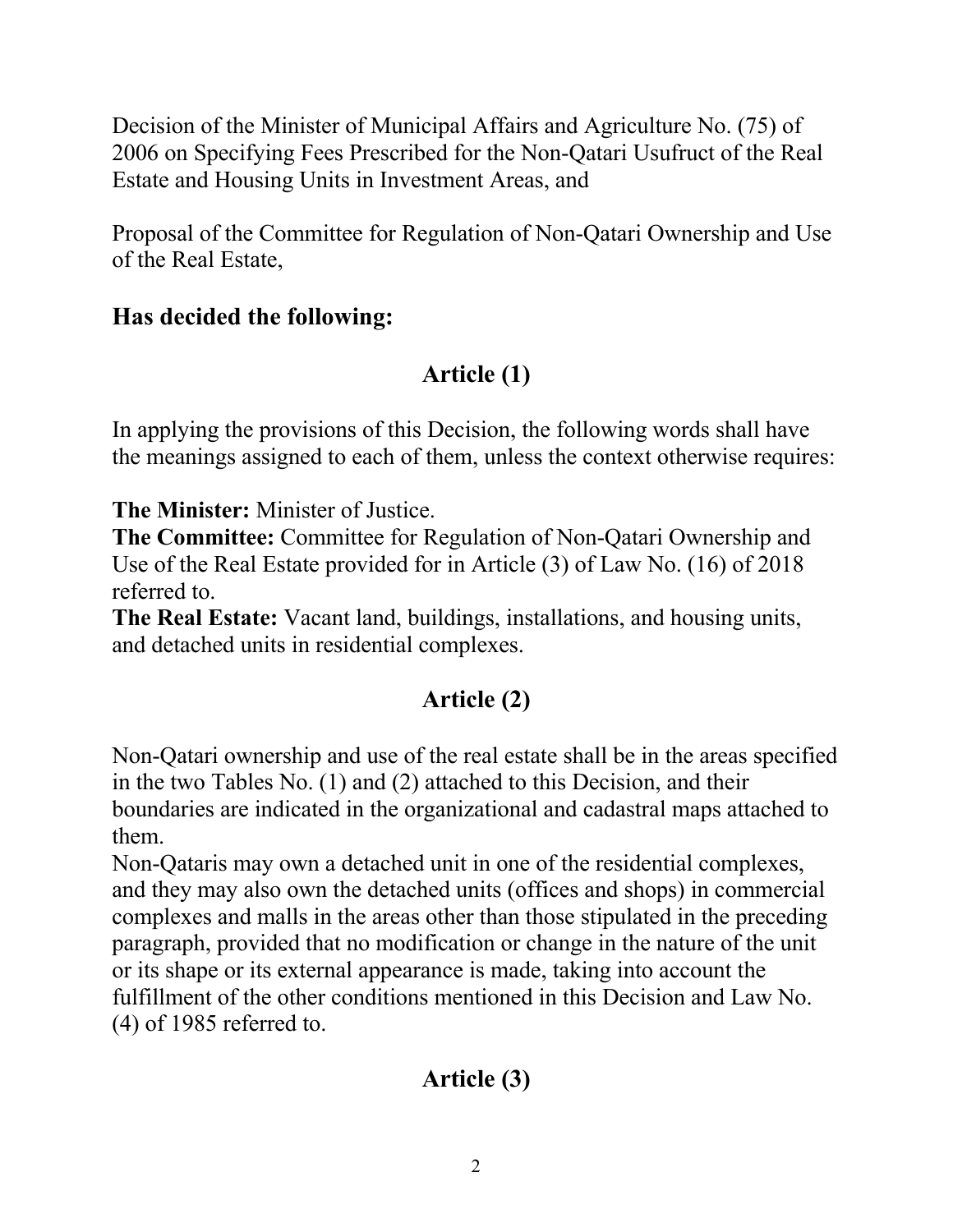Owners of the real estate shall have right to dispose of it and lease it, and users of the real estate may dispose of its usufruct or lease it.

## **Article (4)**

If the real estate is a vacant land, then the owner shall complete the construction on it within four years from the date of registering the land in his name, otherwise the Committee shall have right to dispose of it, with compensation to the owner equivalent to its price at the time of its sale.

The Committee may extend the period stipulated in the preceding paragraph for a period not exceeding it if there are reasons justifying it.

The concerned person may raise grievance to the Minister against the committee's decision on disposal of the real estate and the compensation, within thirty days from the date of his knowledge of the decision by any means of notification.

The Minister shall decide on the grievance within thirty days from the date of its submission, and the lapse of such period without a response shall be considered an implicit rejection of the grievance. Decision of the Minister deciding on the grievance shall be final.

It shall not be permissible to dispose of the vacant lands except after completion of the construction thereon.

## **Article (5)**

The non-Qatari use of the real estate shall be for a period not exceeding (99) years, which is renewable.

# **Article (6)**

Applications for the real estate ownership, its use, or disposal thereof shall be submitted to the Department of Real Estate Registration at the Ministry of Justice, on the form prepared therefor.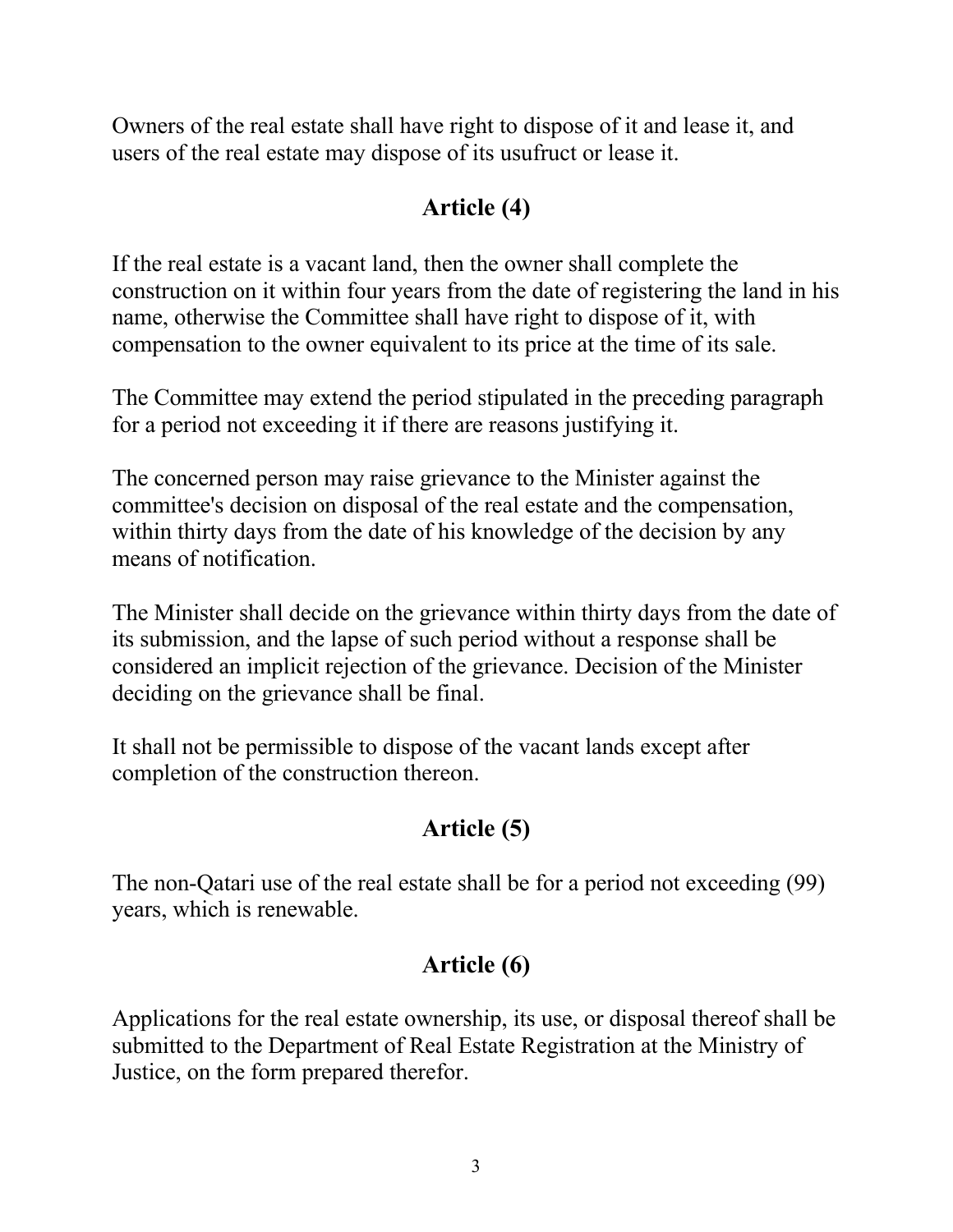The Department of Real Estate Registration shall undertake to follow the registration procedures, in accordance with the legally prescribed provisions.

### **Article (7)**

Granting of the residency permit to the owners and users of the real estate shall be in accordance with the provisions of Law No. (21) of 2015 referred to, and according to the following:

1. Period of residency in the State shall not be less than ninety days per year, whether continuously or intermittently.

2.Value of the real estate or its usufruct shall not be less than (730,000) seven hundred and thirty thousand Riyals, and if the value of the real estate or its usufruct is (3,650,000) three million, six hundred and fifty thousand Riyals or more the owner of the real estate or its user shall get the privileges prescribed for holders of the permanent residency card in healthcare; education and investment.

Prices shall be specified according to the market value adopted in the Department of Real Estate Registration at the Ministry of Justice.

#### **Article (8)**

The permanent residency card holders' ownership and use of the real estate shall be according to the conditions, controls and procedures stipulated in this Decision.

## **Article (9)**

The non-Qatari to whom ownership of the real estate in areas other than those specified in Table No. (1) attached to this Decision is transferred by inheritance or will shall dispose of it to a Qatari person through any of the methods of disposal for transferring the ownership, within two years from the effective date of this Decision or the date of transferring the ownership to him, as the case may be. The period referred to may be extended for further similar period or periods, with approval of the Prime Minister.